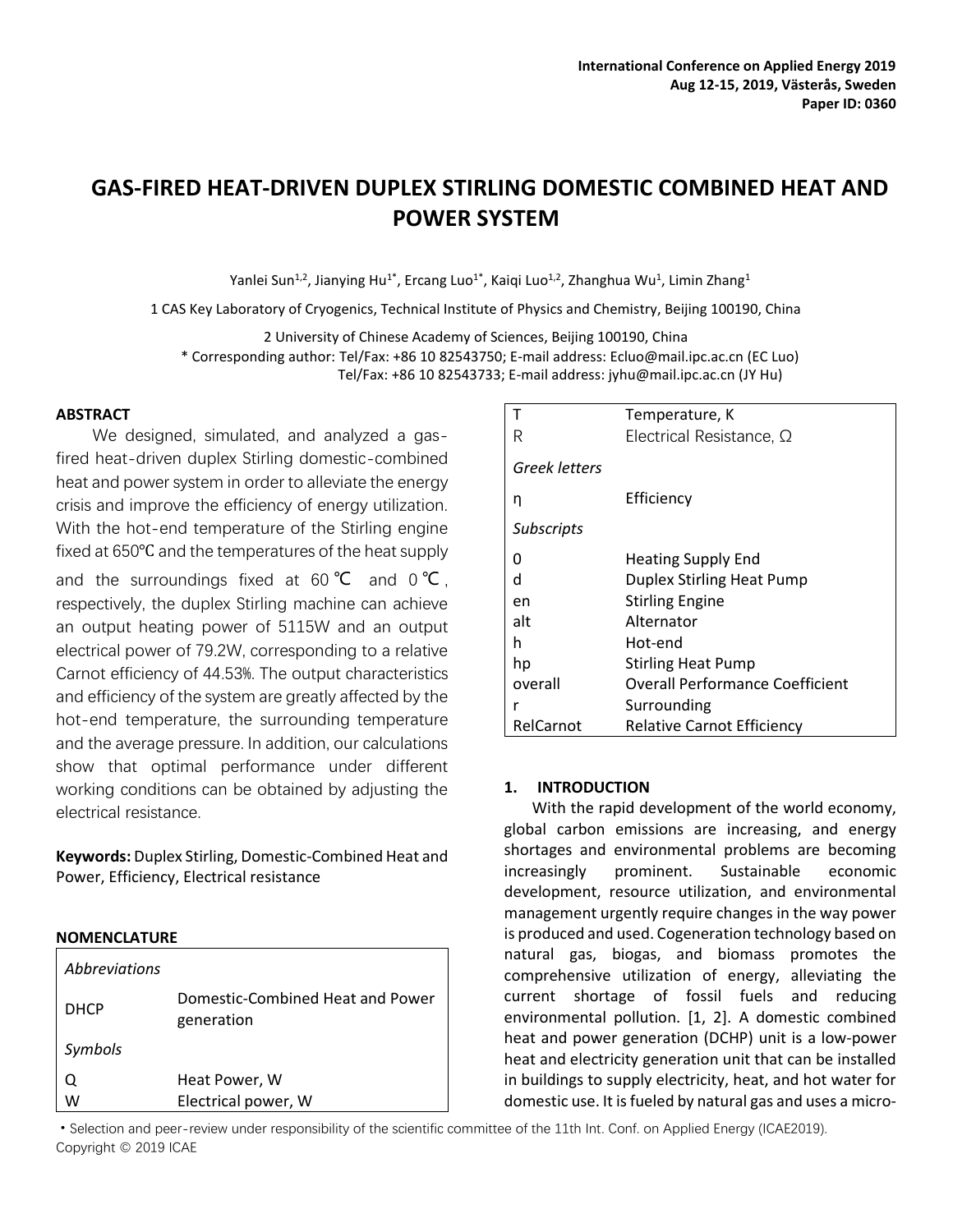engine to drive a micro-generator that generates electricity. It provides between 0.5 and 10 kW of electrical power to the building while simultaneously providing 3 to 15 kW of heat power as required for space heating and domestic hot water. Advantages accrue both in terms of improved energy efficiency and reduced environmental impact provided that the systems operate in an energy-efficient manner, i.e., the supply and demand for electrical and thermal power can be made to match at a local level. [3-5]. DCHP devices can significantly save primary energy and improve energy efficiency. In addition, for some high-altitude or remote areas, DCHP technology also plays a vital role in ensuring the living standards of residents [6].

The most cited technologies in small-scale microcogeneration (less than 5 kWe) are fuel cells, internal combustion engines, and Stirling engines. [7] Stirling heat engines are closed-cycle reciprocating-piston external combustion engines. As well as being able to use a variety of fuels, Stirling engines offer the advantages of high conversion efficiency, stable operation, low noise, low pollution, and simple maintenance [8-9]. Stirling engines may be used as heat engines or prime movers, receiving heat at high temperature from an external source, converting some to mechanical work and rejecting the balance as waste heat at a lower temperature. Alternatively, they may be used as refrigerating machines or heat pumps that receive heat at a low temperature and deliver heat at a higher temperature. [10] Though many types of Stirling engines have been developed since their invention in 1816, the duplex Stirling engine is undoubtedly the most suitable design for domestic cogeneration, which involves generating both power and heat. [11]

The duplex Stirling machine is an efficient and compact double-Stirling structure based on the freepiston Stirling engine. In a duplex Stirling machine, a Stirling engine drives a Stirling-cycle heat pump or refrigerator. The two free-piston Stirling-cycle machines in the duplex Stirling are in a back-to-back configuration with a common piston coupling them. There are no major mechanical links guiding the piston or displacers, which are controlled by springs (gas or mechanical) and gas forces. [11] The heat engine part uses helium as a working fluid and an externally combusted fuel such as natural gas to produce power to operate the refrigerator or heat pump part. Compared with other Stirling heat engines, the duplex Stirling unit is characterized by high efficiency, compactness, and low operating cost.

Based on this, a gas-fired heat-driven duplex Stirling DHCP system was proposed that uses a light-load linear alternator instead of a conventional mechanical resonator. The system was analyzed using the SAGE software package. We examined the performance of the system under different working conditions and discussed how the temperature can be controlled by adjusting the electrical resistance of the alternator. These results are helpful for understanding the thermodynamic performance of duplex Stirling systems.

#### **2. SYSTEM MODEL**

The gas-fired heat-driven duplex Stirling domestic combined heat and power system consists of a freepiston Stirling engine, a light-load linear alternator, a free-piston Stirling heat pump, a burner, a heater, and a hot-water tank, as shown in Fig 1. The light-load linear alternator is located between the free piston Stirling engine and the free piston Stirling heat pump to match the acoustic fields on the two side of the linear alternator.



Fig 1 Schematic of gas-fired heat-driven duplex stirling domestic-combined heat and power system

#### *2.1 Working Process*

High-temperature flue gas is produced when natural gas and air are burned in the combustor. The temperature of the flue gas decreases after passing through the hot-end heat exchanger of the free piston Stirling engine. Air and gas are mixed in the preheating chamber and heated by the medium-temperature flue gas. The air/gas mixture from the preheating chamber flows into the combustor for combustion, while the temperature of the flue gas decreases still further in the preheating chamber. The low-temperature flue gas exiting the preheating chamber then enters the heater. In the heater, cold water is heated by the lowtemperature flue gas and then stored for domestic use in the hot water tank, while the waste gas is discharged after treatment. The Stirling engine continuously converts high-grade heat from natural gas combustion into acoustic power that is used to drive the Stirling heat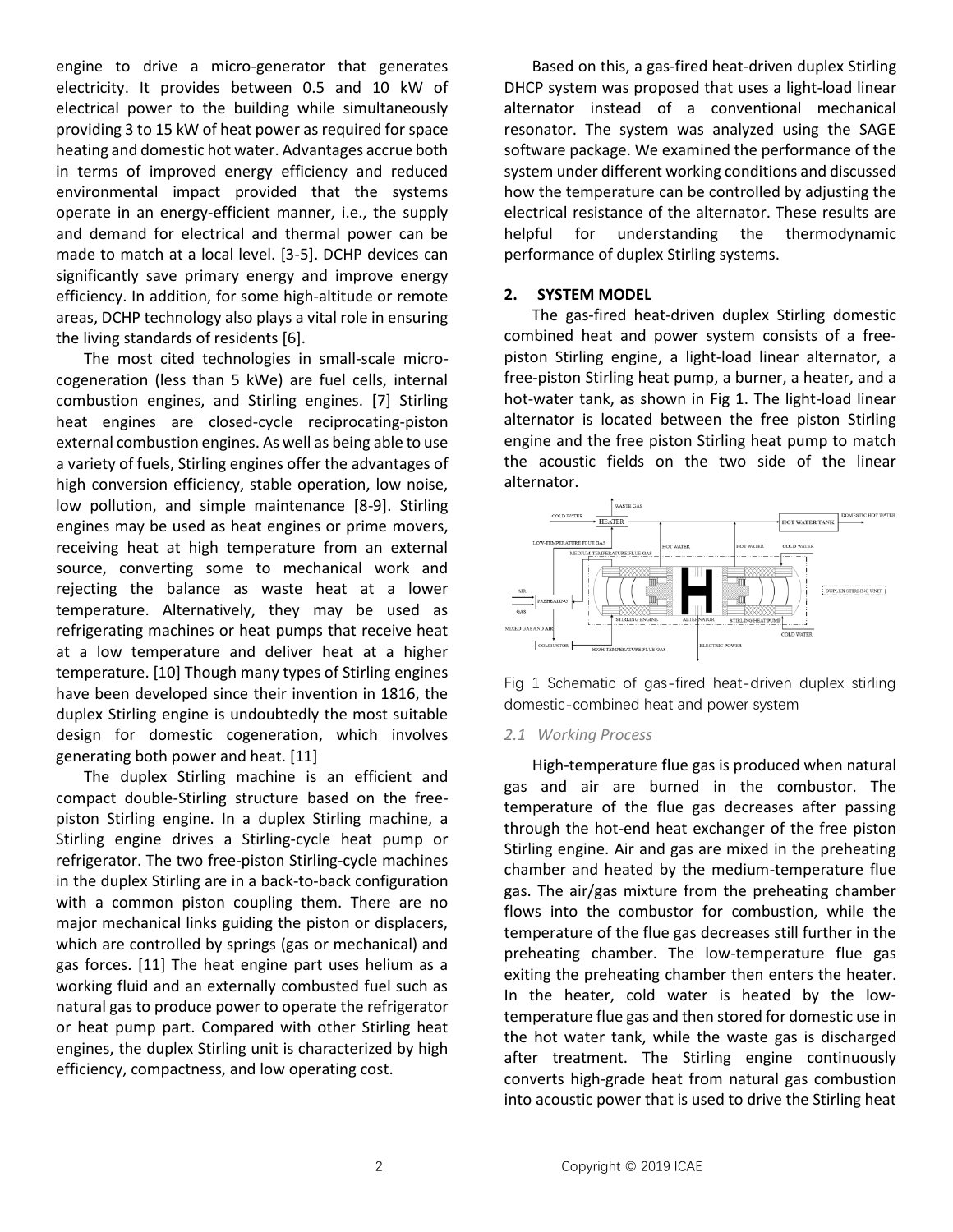pump, which extracts heat from the environment to warm the circulating water. The light-load linear alternator, located between the free-piston Stirling engine and the free-piston Stirling heat pump, consumes a portion of the acoustic power to generate electricity. The heat released by the Stirling engine at room temperature can also be used for domestic hot water, further improving the performance coefficient of the whole system. This cogeneration system simultaneously outputs electricity and heat during operation. Since the main purpose of the system is heating, the output heating power of the system is much greater than the output electrical power.

*2.2 System design conditions* 

| Table 1<br>System-design conditions |                   |                     |                        |                                  |                            |                          |  |  |
|-------------------------------------|-------------------|---------------------|------------------------|----------------------------------|----------------------------|--------------------------|--|--|
| <b>Operating</b><br>Frequency       | Working<br>Medium | Average<br>Pressure | Hot-End<br>Temperature | Heating<br>Supply<br>Temperature | Surrounding<br>Temperature | Electrical<br>Resistance |  |  |
| 50Hz                                | He                | 4MPa                | $650^{\circ}$ C        | $60^{\circ}$ C                   | 0°C                        | $100\Omega$              |  |  |

The operating conditions of the system design are shown in Table 1.

#### **3. EVALUATION OF SYSTEM PERFORMANCE**

We calculated the overall performance coefficient (ηoverall) of the duplex Stirling, the output heating power, and the overall relative Carnot efficiency to evaluate the system's performance. Since the medium-temperature flue gas and low-temperature flue gas can also provide parts of the heat, the actual efficiency of the system will be higher than the overall efficiency defined below.

The overall performance coefficient  $(n_{\text{overall}})$  of the duplex Stirling is defined as

$$
Q_d = Q_{\rm d,hp} + Q_{\rm d,en} \tag{1}
$$

$$
\eta_{\text{overall}} = (Q_d + W_{alt}) / Q_h \tag{2}
$$

where  $Q_d$ ,  $Q_{d,hp}$ ,  $Q_{d,en}$ ,  $W_{alt}$ , and  $Q_h$  are the output heating power of the duplex Stirling, the output heating power of the Stirling heat pump, the output heating power of the Stirling engine, the output electrical power of the duplex Stirling, and the input heating power to the hot end of the Stirling engine in W, respectively.

The overall relative Carnot efficiency (ηRelCarnot) of the system is given by:

$$
\eta_{\text{RelCarnot}} = \left[W_{\text{alt}} + Q_d \left(1 - T_0 / T_r\right)\right] / \left[Q_h \left(1 - T_0 / T_h\right)\right] \tag{3}
$$

where  $T_h$ ,  $T_f$ , and  $T_0$  are the hot-end temperature of the Stirling engine, the heating supply temperature, and the surrounding temperature in ℃, respectively.

#### **4. SIMULATION RESULTS AND DISCUSSION**

## *4.1 System calculation results*

The commercially available software SAGE (version 10) was used to simulate the system. With the electrical resistance and working frequency of the system fixed at 100Ω and 50 Hz, respectively, we found that the input and output heating power are 3191 W and 5115 W, respectively. The overall performance coefficient of the duplex Stirling reached 1.628, corresponding to a relative Carnot efficiency of 44.53%. The calculation results are shown in Table 2.

Table 2 System calculation results

| Input<br>Heating | Output<br>Heating | Output<br>Electrical | $\eta_{\scriptscriptstyle overall}$ | $\eta_{\text{RelCarnot}}$ |
|------------------|-------------------|----------------------|-------------------------------------|---------------------------|
| Power<br>/w      | Power<br>/W       | power<br>'W          |                                     |                           |
| 3191             | 5115              | 79.2                 | 1.628                               | 44.53%                    |

#### *4.2 Influence of hot-end temperature*

Figures 2 and 3 show the system performance curve as a function of the hot-end temperature of the Stirling engine. Fig. 2 shows that when the electrical resistance is constant, the output heating power and the output electrical power of the system increase substantially as a function of the hot-end temperature. As the hot-end temperature increases, the influence of the electrical resistance on the system increases significantly. Fig 3 illustrates that at constant electrical resistance the overall performance coefficient increases smoothly with the hot-end temperature and gradually reaches an asymptotic value. The effect of electrical resistance on performance is most pronounced at lower hot-end temperatures. The overall relative Carnot efficiency gradually decreases with increasing hot-end temperature at constant electrical resistance. This trend becomes more pronounced as the electrical resistance increases. As the hot-end temperature increases, the unit provides less output electrical power at higher electrical resistance, and the ratio of output electrical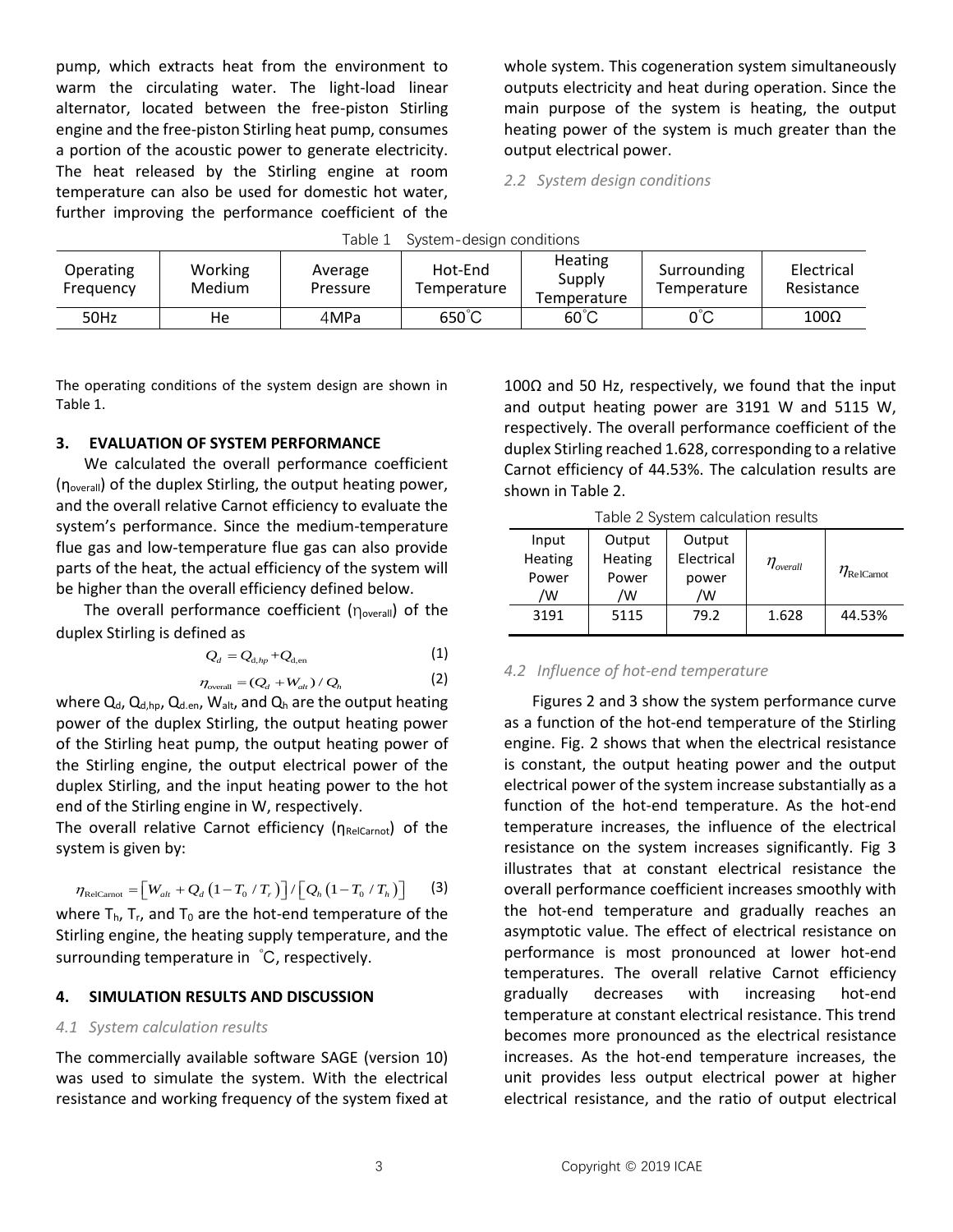power to output heating power also gradually diminishes. Fig. 3 shows that when the hot-end temperature is 500℃, the corresponding relative Carnot efficiency is higher because the electrical resistance is higher. By contrast, the corresponding relative Carnot efficiency is higher when the electrical resistance is smaller at a hot-end temperature of 800℃. Unlike the relationship between heating and electrical power, electrical resistance has a lesser effect on efficiency as the hot-end temperature increases. Selecting a larger electrical resistance at hot-end temperatures between 600°C and 700°C will therefore yield the best performance in terms of cost.



Fig 2 The influence of hot-end temperature on output power at different values of electrical resistance



Fig 3 The influence of hot-end temperature on the efficiency at different values of electrical resistance

*4.3 Influence of temperature of surroundings*



Fig 4 The influence of the surrounding temperature on the output power at different electrical resistance values



Fig 5 The influence of temperature of the surroundings on the efficiency at different electrical resistance values

We performed simulations with the electrical resistance set to constant values of 50  $\Omega$ , 100  $\Omega$ , 200  $\Omega$ , and 500  $\Omega$  to determine how the surrounding temperature affects the performance of the system. The results are shown in Fig. 4 and Fig. 5. Fig. 4 shows that when the electrical resistance is constant, the output heating power and output electrical power of the system increase significantly with the surrounding temperature. As the surrounding temperature increases, so does the effect of the electrical resistance on the system. The overall performance coefficient and the overall relative Carnot efficiency show opposing trends: when the electrical resistance is constant, the overall performance coefficient initially increases steeply and then more gradually as the surrounding temperature increases (Fig. 5), while the influence of the resistance on the overall performance coefficient gradually decreases as the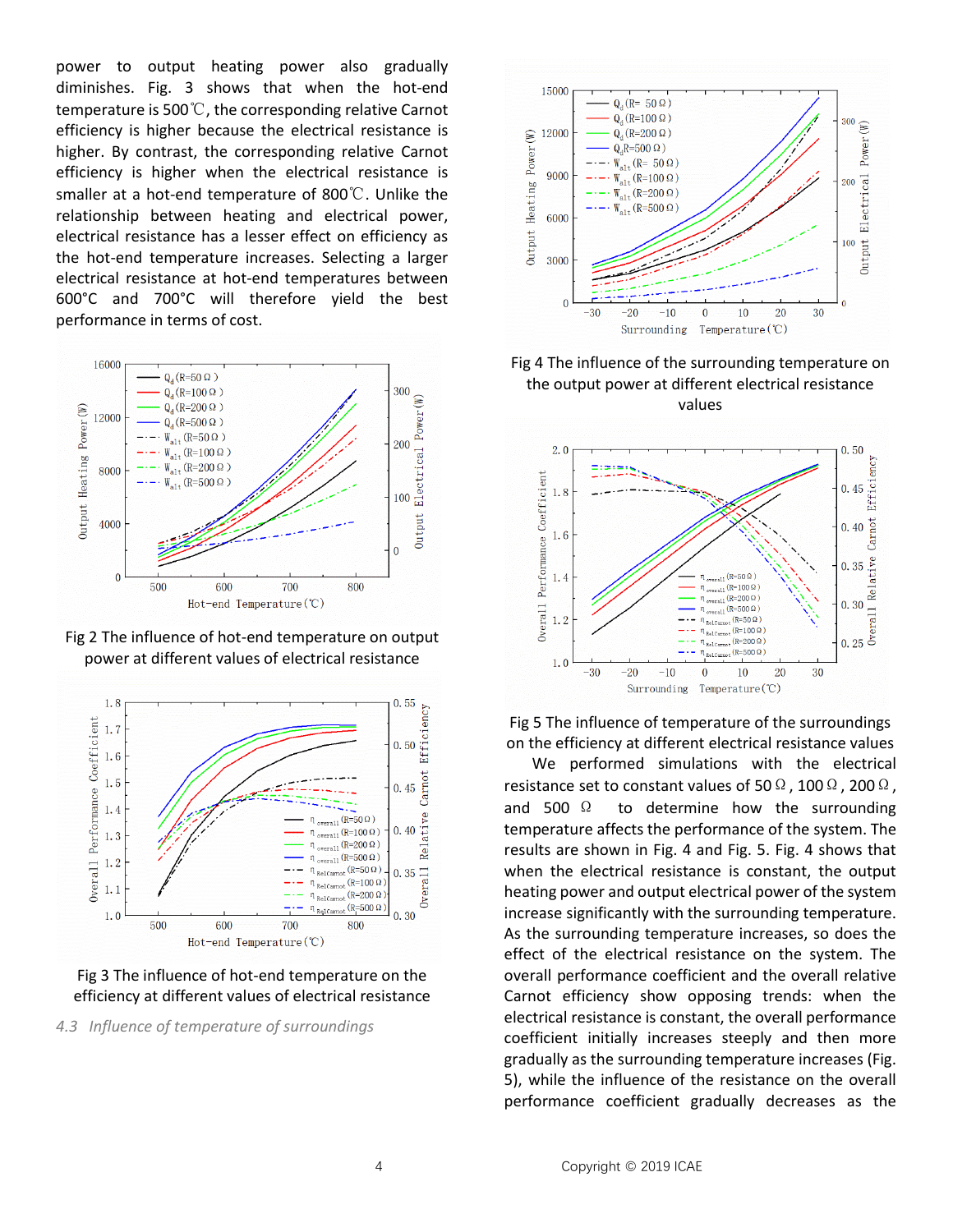surrounding temperature increases. At high values of electrical resistance, the overall relative Carnot efficiency curve of the unit decreases more sharply as the surrounding temperature increases. Therefore we recommend that when the surrounding temperature is low, a higher resistance should be selected to obtain a higher efficiency, and a higher electrical resistance should be selected to achieve a higher output heating power [whether](javascript:;) the surrounding temperature is high or low.

#### *4.4 Influence of average pressure*

We also investigated the influence of average pressure on the system performance at different electrical resistances (Fig 6 and Fig 7). Fig 6 shows that at constant electrical resistance the output heating power and electrical power first increase and then decrease as the average pressure increases. The maximum values of the output heating power and electrical power vary with the electrical resistance of the system. In order to obtain a higher maximum value of the output heating power, a larger electrical resistance can be selected at average pressures between 3.6MPa and 3.9MPa. However, a lower electrical resistance should be selected to obtain a higher maximum value of the output electrical power. Fig 7 shows that the overall performance coefficient and the overall relative Carnot efficiency similarly first increase and then decrease as the average pressure increases and that the maximum value is obtained at around 3.9 MPa. Therefore, in order to obtain higher output power and efficiency, the average pressure of the system should be kept near 3.9 MPa.







Fig 7 The influence of average pressure on the efficiency at different values of electrical resistance

# **5. CONCLUSIONS**

In order to reduce environmental pollution and improve energy efficiency in buildings, we proposed a gas-fired heat-driven duplex Stirling domestic combined heat and power system. The main elements of this system are a free-piston Stirling engine, a light-load linear alternator, and a free-piston Stirling heat pump. The system is more compact and efficient than conventional cogeneration units and is suitable for use in single houses. Our analysis was based on simulations conducted using the SAGE software package for numerical simulation and analysis. We found that with the hot-end temperature of the Stirling engine fixed at 650℃, the temperature of the heating supply at 60℃,

the surrounding temperature at  $0^{\circ}C$ , the frequency of the system at 50Hz, and the electrical resistance at 100Ω, the duplex Stirling system achieved an overall performance coefficient of 1.628 and a relative Carnot efficiency of 44.53%. We also analyzed the effects of the heating temperature, the surrounding temperature, and the average pressure on the performance of the system. When the heating temperature and the surrounding temperature increase, the output heating power and electrical power of the system and the overall performance coefficient increase significantly. The overall relative Carnot efficiency first increases and then decreases as the heating temperature increases. The overall relative Carnot efficiency decreases sharply as the surrounding temperature increases. The electrical resistance affects the shape of the overall relative Carnot efficiency curve. The output power and efficiency of the